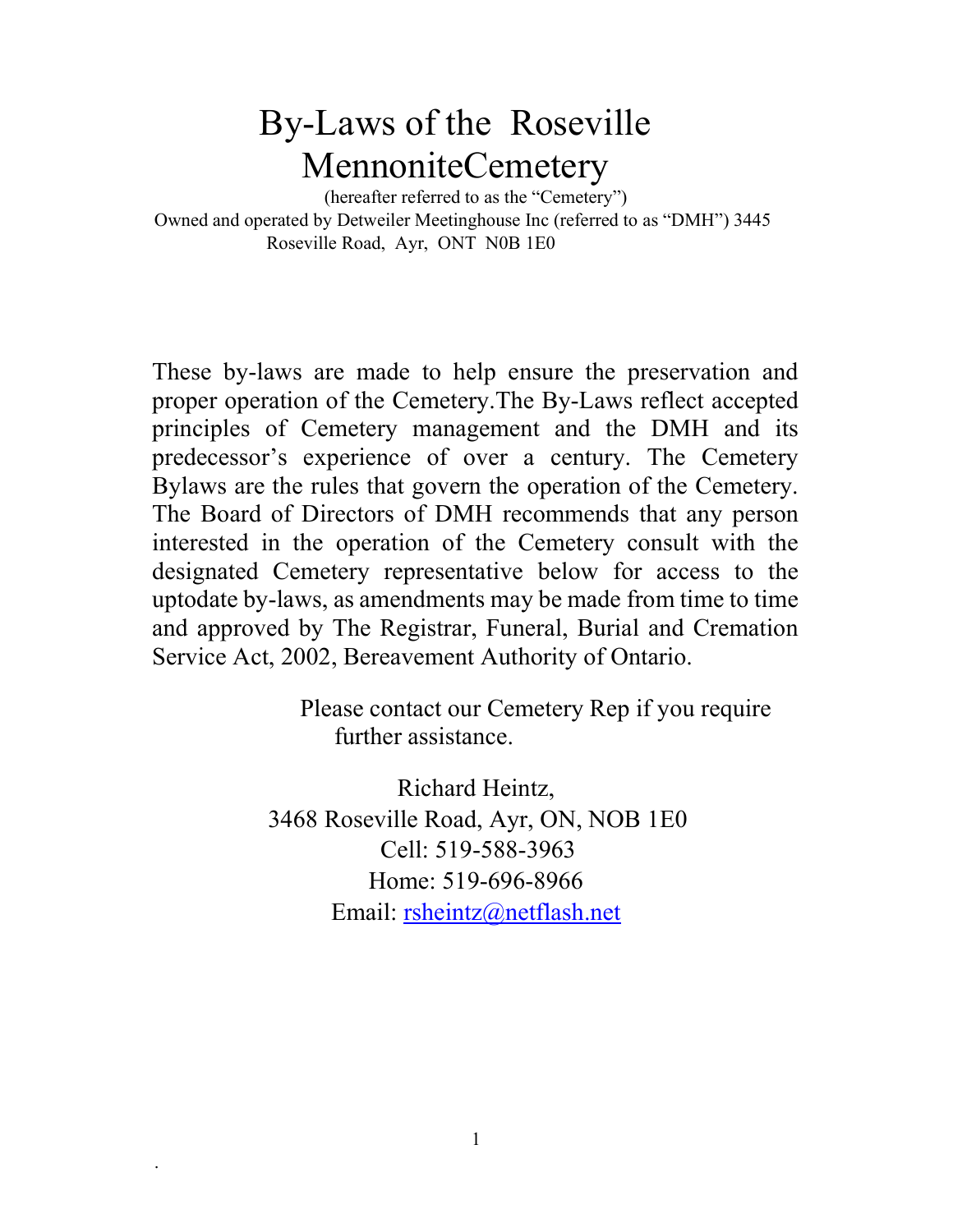## TABLE OF CONTENTS

General Administration

| Section A:       | <b>General Administration</b>              |
|------------------|--------------------------------------------|
| Section B:       | <b>Cemetery Operations and Maintenance</b> |
| Section C:       | Interments and Disinterment                |
| Section D:       | <b>Memorial Monuments</b>                  |
| Section E:       | Definitions                                |
| Section F:       | Financial Information & Fee Schedule       |
| <b>SECTION A</b> |                                            |

#### GENERAL ADMINISTRATION

- 1) The eight member Board of Directors of the DMH Inc. are elected for three year terms - two from Mennonite Church Eastern Canada (MCEC), three from Mennonite Historical Society of Ontario (MHSO) and three from the local Roseville community. The Board is for the operation of the meetinghouse and the Cemetery.
- 2) The DMH Board retains full and complete control and management of the land, buildings, plantings, roads, utilities, books and records of the Cemetery and complete authority to administer these by-laws.
- 3) In the application and administration of these by-laws, all procedures will be conducted in accordance with applicable Provincial legislation and regulations.
- 4) Lots shall be sold only for interment rights.

- 5) The purchaser of an interment contract may cancel the contract within 30 days of the purchase by providing written notice of the cancellation to the current Cemetery representative. The Cemetery Representative will refund all monies paid by the purchaser within thirty (30) days from the date of the request for cancellation.
- 6) Lots are assigned individually. A Certificate of Interment Rights will be issued upon receipt of full payment.
- 7) Transfers of Interment Rights and Notice of Transfers:
- If the Interment Rights Holders wishes to sell or transfer their Interment Rights to a third party then the Interment Rights Holder shall first offer the Interment Rights to the Cemetery Operator at not more than the current price listed on the cemetery price list. If the Cemetery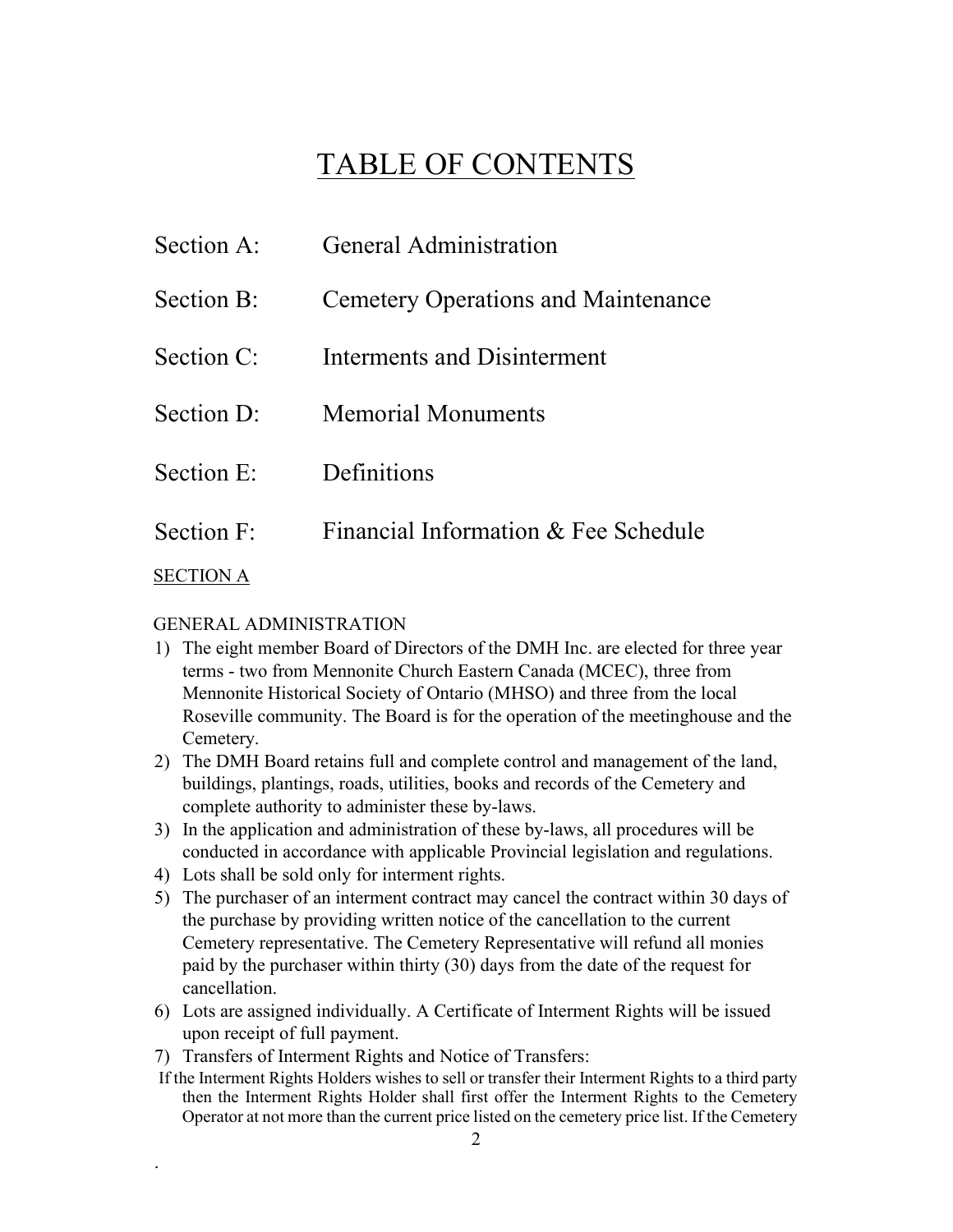Operator does not wish to re-purchase the Interment Rights, the Interment Right may be sold to a third party for no more than the current price listed on the cemetery price list, as long as the sale or transfer is conducted through the Cemetery Operator and the Interment Rights Holder and purchaser meet the qualifications and requirements as outlined in the Cemetery Operator's by-laws. Subject to the aforesaid procedure being followed, such transfer of ownership of Interment Rights after the original sale shall not be effective until such transfer has been approved in writing by the DMH Board. To ensure the accuracy and completeness of records of ownership of Interment Rights and subject to the aforesaid, no sale or other transfer of any Interment Rights shall bind DMH and the Cemetery until a duly executed transfer has been deposited with the DMH Board through its Cemetery Rep.

- 8) All applications for Cemetery services shall be in the appropriate form as provided by DMH.
- 9) All services are subject to fees as specified in the schedule of fees.
- 10) Weekend and Holiday services shall be subject to additional fees as specified in the schedule of fees.

#### SECTION B

.

#### CEMETERY OPERATIONS AND MAINTENANCE

- 1) All work within the Cemetery shall be performed only by the Contractors (lawn maintenance, backhoe operators, Foundation & Head Stone companies) and the Cemetery Rep as authorized by the DMH Board
- 2) The Board shall have the right at any time to re-survey, enlarge, diminish, re-plot, change or remove plantings, grade, alter in shape or size, or otherwise to change all or any part of the Cemetery, subject to approval of the appropriate regulatory authority.
- 3) The Board retains the right of passage over every lot so that Cemetery operations may be performed effectively.
- 4) Any article which is detrimental to efficient maintenance, or constitutes a hazard to machinery, employees or visitors, or is unsightly or does not conform to the natural beauty or design of the Cemetery, as determined by the DMH Board may be removed.

An article removed will be held at the Cemetery for collection for 14 days, and then removed. The Board is not obliged to give notice of removal or disposition.

- 5) No trees, shrubs, flowering or other plants may be planted on lots without the prior written consent of the Board or the Cemetery Rep.
- 6) Floral decorations may be placed only in accordance with the following schedule:
	- a) From March 15th to November 1st next following, fresh cut flowers only may be placed on graves in non glass vases.
	- b) From November 1st to March 15th next following, only winter wreaths on stable 68.58 cm. (27") minimum height metal stands or Saddle holders on top of the monument may be placed on graves.
	- c) Floral decorations on monument lots must be placed in a non glass vase unit of a design approved by the Board.
- 7) The Board reserves the right to remove wreaths or flowers which have deteriorated, withered or are otherwise unsightly.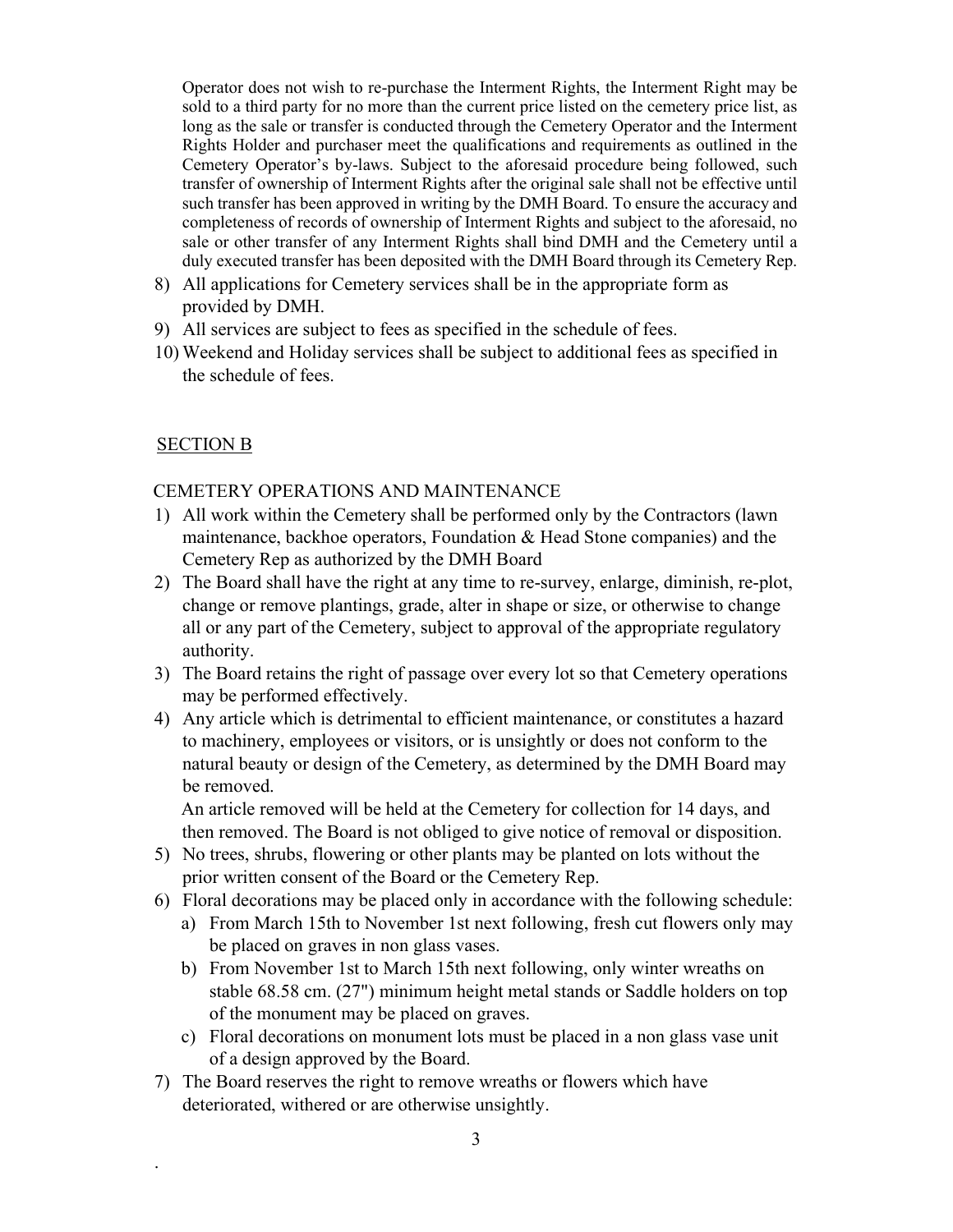- 8) The Board reserves the right to disallow or remove quantities of wreaths or flowers considered to be excessive.
- 9) Articles which are broken or deteriorated will be removed by the Cemetery Rep. 10) To reduce risks of fire and staining, open flame candles are not permitted within the Cemetery.
- 11) No lot or grave shall be defined or enclosed by a fence, railing, coping, grave cover or by any other marking.
- 12) The dedication and donation of trees, memorial benches and other selected features must be approved by the DMH Board. Application shall be made to the DMH Board giving the specifications, design and materials and must be approved in writing before any work and delivery can proceed.

- All items and the site selection shall conform to the designated landscape plan of the Cemetery under the direction of the Board through the Cemetery Rep. - Installation shall be under the supervision of the Cemetery Rep and all costs shall be borne by the donor-applicant.

- The placement of dedicated items does not entitle the donor-applicant to any privileges to the land upon which the items are situated.

#### SECTION C

#### INTERMENTS AND DISINTERMENTS

- 1) Before any interment the Cemetery must receive an interment order and interment rights authorization in the form as provided by the Board's appointee, duly signed by the lot/rights holder, or if the interment rights holder is deceased, by their legal representative.
- 2) Interments must take place when ground conditions are suitable to accommodate necessary equipment, to ensure there is no damage to adjacent sites, and to permit proper location of markers. These limitations preclude winter burials. Interim arrangements at nearby mausoleums can be made.
- 3) Reasonable notice of interments is required.
	- a) Before an interment is to take place, 72 hours notice, of which 8 hours should be regular working hours.
	- b) Before a disinterment is to take place, 5 regular working days notice is required.
- 4) Cremated Remains

- a) The scattering of cremated remains upon the surface of the Cemetery, or any Lot, is not permitted.
- b) Cremated remains may be deposited below the surface of the ground in areas so designated by the Cemetery.
- c) Interred cremated remains may be recovered upon request. The time of recovery is subject to the approval of the Cemetery and may be dependent upon ground conditions.
- 5) Except with the Board's prior written permission, only artificial grass, lowering devices and other equipment authorized by the Cemetery shall be used.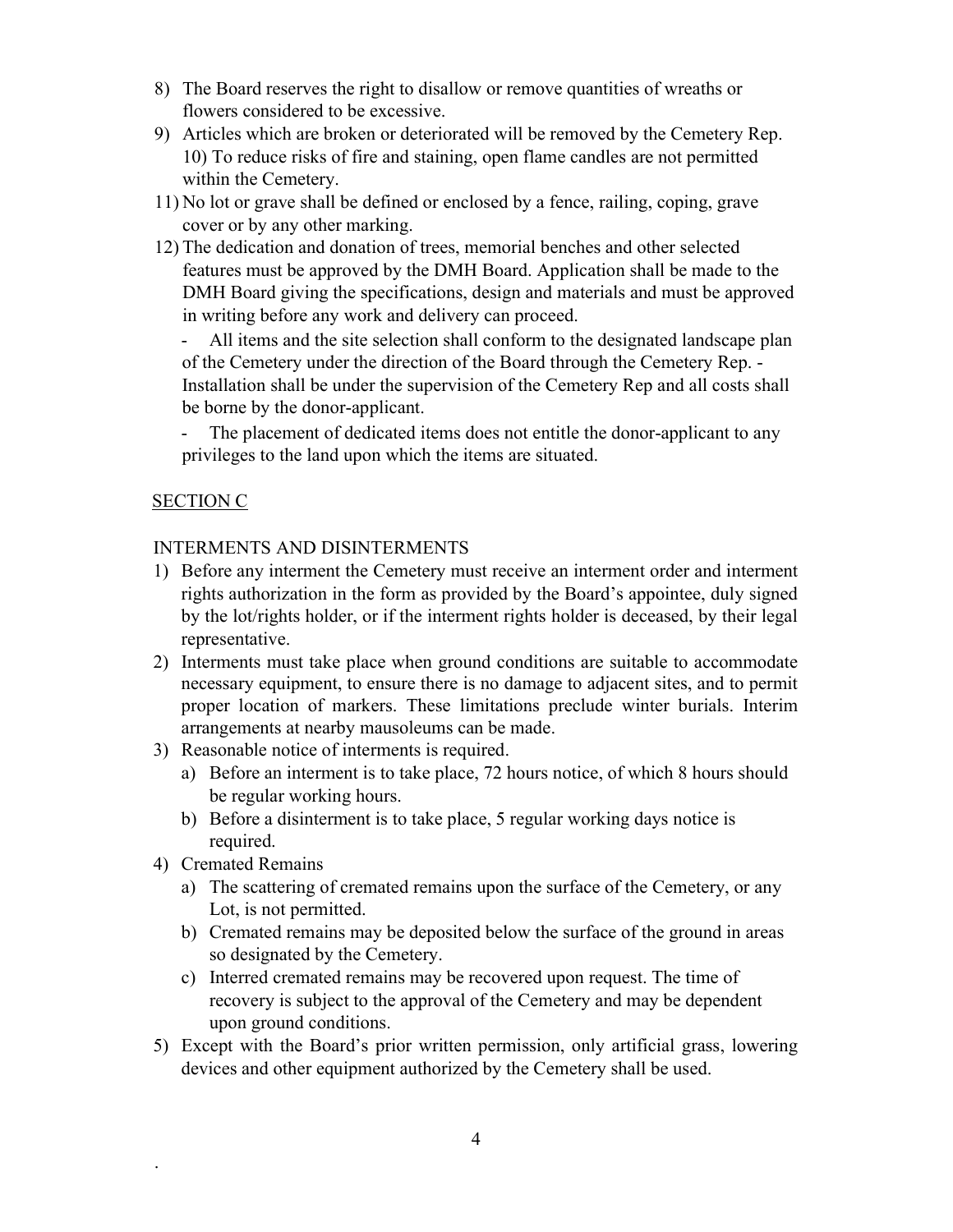- 6) No interment shall take place except in the presence of a Cemetery Rep member. All interments shall be consistent with the dignity of the Cemetery and general community standards.
- 7) No casket or container may be opened without a court order or without the written consent and in the presence of the legal representative of the deceased.
- 8) The funeral director, transfer service operator or other responsible person shall retain custody of the container until it is delivered to the DMH Cemetery Rep's representative at the lot.
- 9) Prior to accepting custody, the Board is not liable for any delay in the interment and after accepting custody, shall not be liable for any delay caused by circumstances beyond its control. The Board reserves the right to secure the container in a receiving area until the interment can be completed.
- 10) For earth interment, remains must be enclosed in a container sealed securely, dry and of sufficient strength to permit interment with the container remaining intact. We strongly recommend the use of a permanent outer vault/liner and it must be of a size to permit interment within the dimensions of the lot which measures four feet wide by ten feet long.
- 11) If a liner is to be used the Board recommends that the supplier installs it under the direction of the Cemetery Rep. Because of unstable ground conditions, outer liners shall be immediately lowered to the bottom of the grave or left on solid ground until time of interment, not hung by side supports.
- 12) Not more than one interment shall be made in any single grave except:
	- a) That the cremated remains of two persons or an infant container approximately 76.2 x 30.5 cm. (30"x 12") may be interred at the head end of one adult Grave in which a casket containing human remains has been or may be interred.
	- b) That the cremated remains of up to four (4) persons may be interred in a single Grave Lot on top of the remains of one full burial.
- 13) All extra interments and placements of remains in a grave will only be permitted with an interment rights authorization signed by the lot/rights holder on record or their legal representative.
- 14) The Board will exercise all due care in making interments but is not responsible for damage to any casket, urn or other container sustained during disinterment.
- 15) All disinterment and/or re-interments shall be conducted under the direction of the Board through its Cemetery Rep and shall be consistent with health and safety standards by the prior notification of the Medical Officer of Health. A certificate from the local MOH will be required before the removal of casketed human remains from the Cemetery may take place. A certificate from the local MOH is not required for the disinterment of cremated remains from a lot or the removal of cremated remains from the Cemetery. Any outer container and casket disinterred from another cemetery must be drained of water before delivery to the Cemetery for reinterment. Disinterment from the Cemetery will, when necessary, require water from the outer container to be drained back into the original grave. The Board may require any outer vault and casket that has been replaced to be removed from the Cemetery for disposal. All costs shall be borne by the party authorizing the disinterment.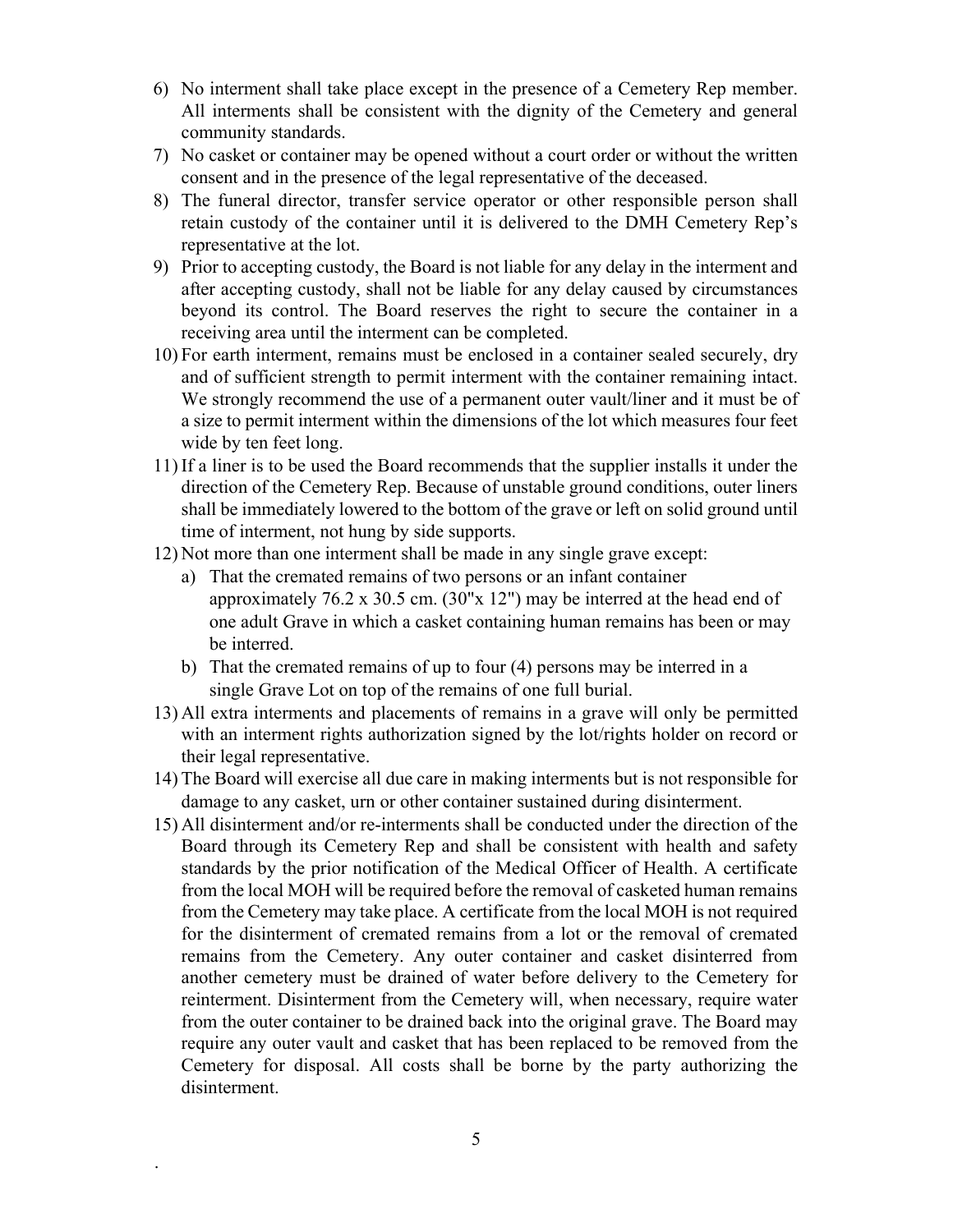16) The Board reserves the right, at its cost to correct any error that may be made by it in making interments or in the description of the lot or transfer or conveyance of any interment rights either to cancel such grant and substitute and grant in lieu thereof other interment rights or a lot of equal value and similar location as far as is reasonably possible and as may be selected by the DMH Board; or refund the original purchase price without interest. In the event of any such error that may involve the interment or disinterment of remains, the DMH Board shall have the right to remove the remains to another lot of equal value and similar location provided the approval of any regulatory authority is first obtained.

#### SECTION D

#### MEMORIAL MONUMENTS

1) Definition:

For the purpose of these by-laws a monument is any memorial structure projecting above the ground level. All monuments to be installed in areas of the Cemetery so designated shall be of granite. All monuments will be installed to conform to the approved plan of the Cemetery.

2) Fee:

.

Monuments are subject to a care and maintenance fee in accordance with the current schedule of fees.

3) Approval of Design:

No monument shall be erected or placed on any lot until plans and specifications describing fully its design, material, method of construction, and proposed location have been submitted to the DMH Board through its Cemetery Rep by the lot/rights holder or the monument builder on behalf of the lot/rights holder and approved by the Board in writing. Monument installation and inscription permit applications must be submitted in the form as provided by the DMH Board.

No monument shall be installed on a grave space until:

- a) The application is approved in writing by the DMH Board through its Cemetery Rep.
- b) The appropriate amount for payment is made to the Cemetery care fund as required by legislation;
- c) All outstanding indebtedness to the DMH relating to the interment and the monument location has been paid in full.
- d) The foundations for 'Pillow & Small Stone Markers' must be installed by DMH Inc. or its designated contractor in the headstone area measuring 2 feet deep in a 4 foot by 10 foot Lot. The centre of the appropriate location will be staked by a DMH Cemetery Rep member. Monuments will be installed by the supplier.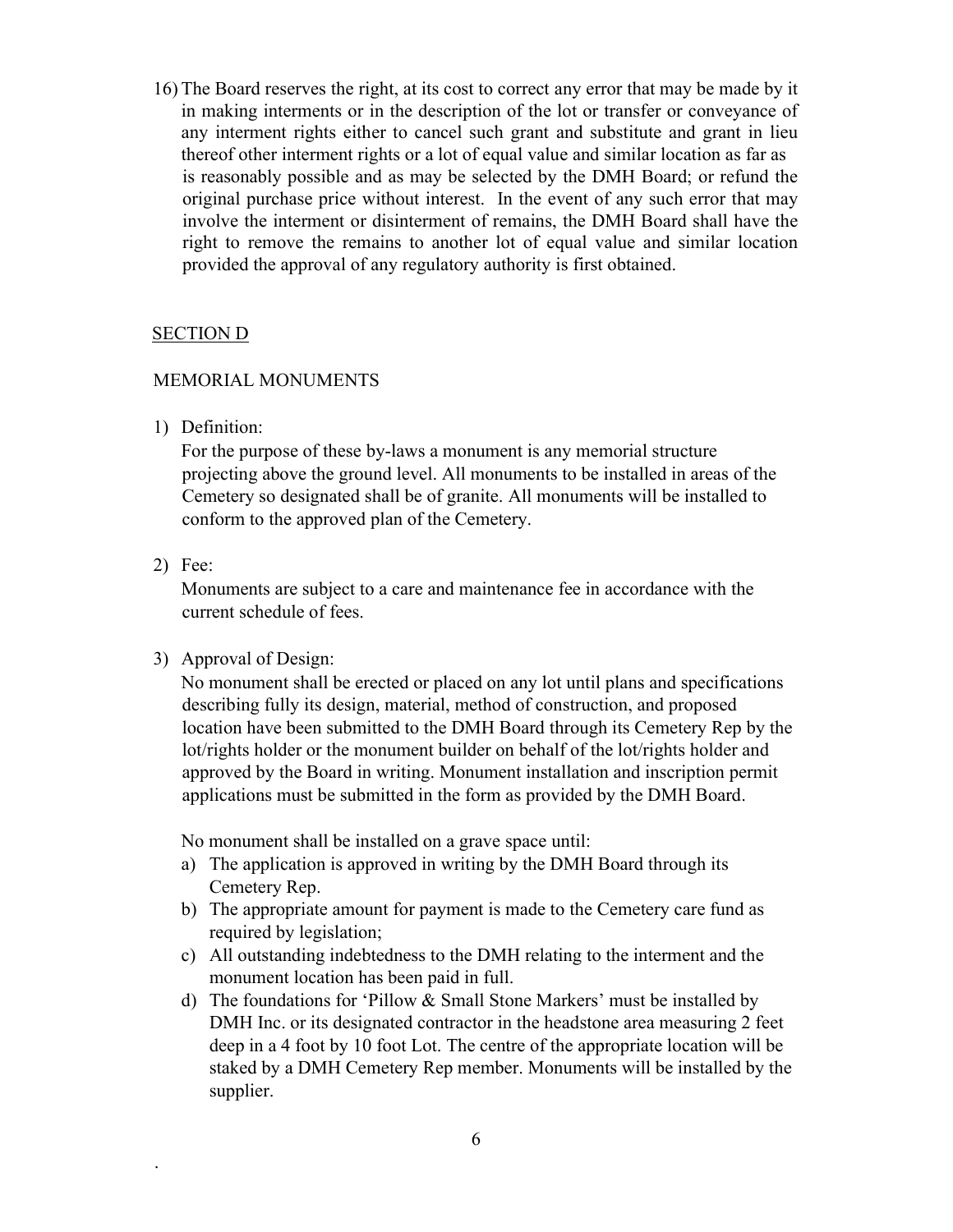4) Inscriptions:

Inscriptions and design shall be carving on the face or back only of the tablet, or may be a bronze plaque securely attached by non-corrosive fasteners to the face of the tablet, or bronze letters securely attached by an adhesive compound approved by

the Cemetery to the face of the tablet, or may be a bronze plaque recessed into granite side panels 20.3 cm. (8") thick, with a granite panel top or a bronze pagoda or other type top.

No inscription or ornamentation which is inconsistent with the dignity of the Cemetery or general community standards shall be placed on any monument.

In the event that this provision is contravened, the DMH Board may take any action necessary including removal of the memorial, monument or the inscription, at the cost of the lot/rights holder or its successor.

- 5) One Monument Only to a Lot: Not more than one monument shall be erected on any lot.
- 6) Dimensions of Monuments:

.

No tablet shall be less than 20.3 cm. (8 ") in thickness at its base and no less than 15.24 cm. (6") in thickness at its narrowest point.

Monument tablets up to 127 cm. (50 ") in overall height must be a minimum of 20.3 cm. (8 ") thick at its base and no less than 15.24 cm. (6") at its narrowest point.

Those monument tablets from 127 cm. (50 ") to 187.9 cm. (74 ") in overall height must have a minimum thickness of 25.4 cm. (10 ") at its base. Thickness of the tablets must increase by 5.08 cm. (2 ") for every 60.96 cm. (24") in height, or part thereof, over 187.9 cm (74 "). The tablet at its narrowest point shall be no less than 5.08 cm. (2") of the required thickness at its base.

In calculating the height, the overall height of the monument, tablet plus base is to be included.

a) The maximum width of an acceptable tablet and its base is conditional upon the width of the grave or upon the combined width of the appropriate graves on which it will be installed, as in accordance with the following provisions:

| SUMMARY OF SIZE REGULATIONS FOR UPRIGHT TABLETS |                   |                   |  |
|-------------------------------------------------|-------------------|-------------------|--|
|                                                 | WIDTH OF LOT      |                   |  |
| TABLET DIMENSIONS                               | 121.9 cm. $(48")$ | 243.8 cm. $(96")$ |  |

| TADLLI DIMLINDIVIND |                     |                     |
|---------------------|---------------------|---------------------|
| Width - maximum     | 91.4 cm. $(36")$    | 213.36 cm. $(84")$  |
| Width - minimum     | $60.96$ cm. $(24")$ | $76.2$ cm. $(30")$  |
| Height - minimum    | $45.7$ cm. $(18")$  | $60.96$ cm. $(24")$ |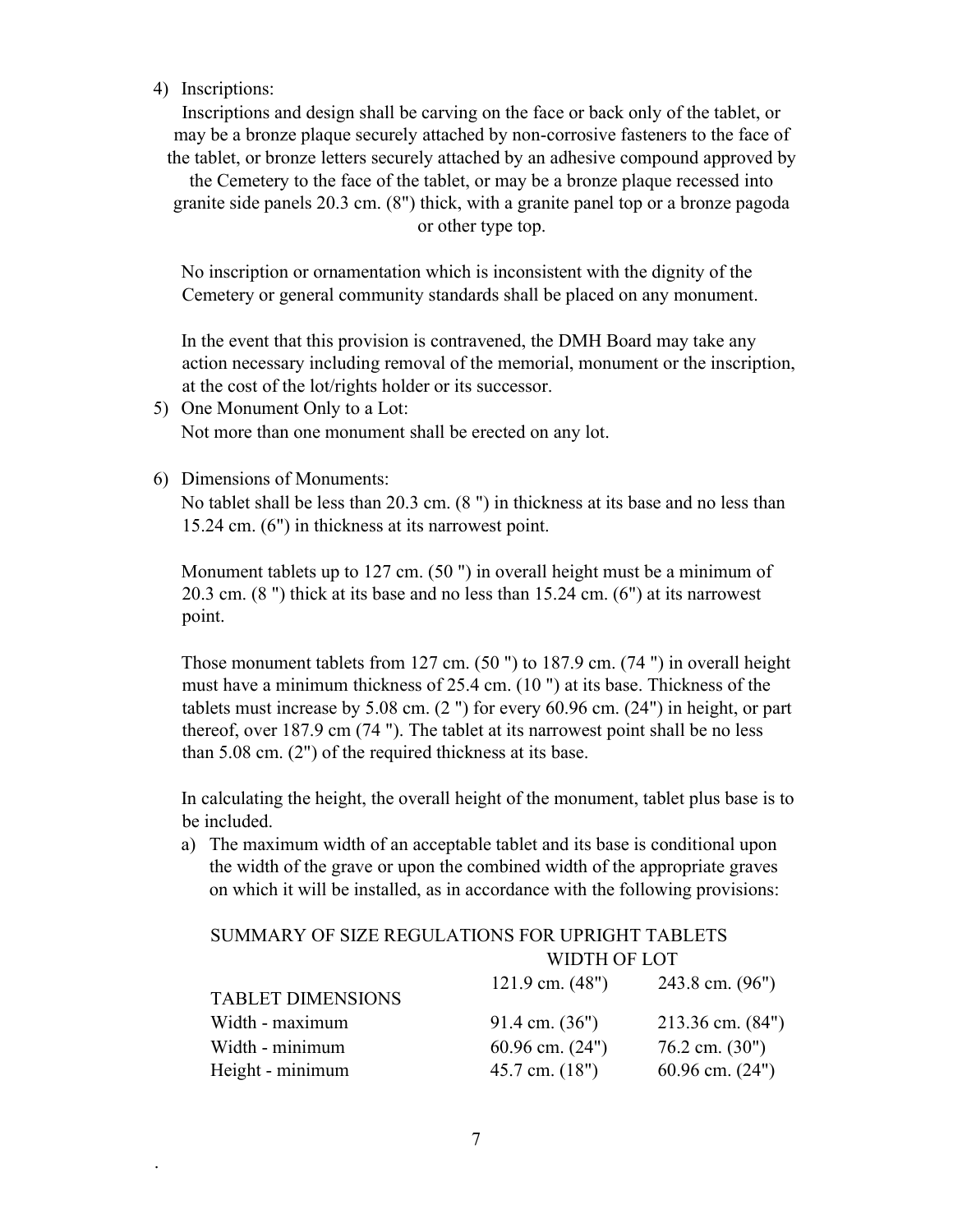| Thickness - minimum    | $20.3$ cm. $(8")$  | $20.3$ cm. $(8")$ |
|------------------------|--------------------|-------------------|
| <b>BASE DIMENSIONS</b> |                    |                   |
| Width - maximum        | 106.68 cm. $(42")$ | 228.6 cm. $(90")$ |
| Width - minimum        | $76.2$ cm. $(30")$ | 91.4 cm.<br>(36") |

Monuments proposed for installation on lots larger than 243.8 cm. (96") in width must be submitted to the DMH for approval.

b) Crosses in the form of a cross tablet that are an integral block shall conform to all tablet dimension requirements including thickness.

Monuments in the form of free standing crosses will not be permitted.

No monument shall have any uncovered vertical joint.

7) Bases:

All tablets are to be installed on a granite base of the same matching color. The height of the base shall be a minimum of 20.3 cm. (8 "). The top surface of the base must be both wider and longer than the tablet in order to provide a minimum border of 7.6 cm. (3 ") of the surface of the base exposed on all sides. Base tops shall be polished finish: bottoms must be smooth sawn.

The maximum width of a base is conditional upon the width of the grave or graves on which it will be installed. No base shall be closer than 7.6 cm. (3") - to the lot width side lines on which it is to be installed.

8) Dowelling/Pinning:

In order to provide for a safe installation, a monument should be able to withstand a horizontal force of 45.36 kg. (100 lbs.). Where necessary dowel pins shall be used to secure a tablet stone to its base.

Dowel holes should not be more than .31 cm. (1/8") larger than the dowel itself and all dowels must be of a non-corrosive material and must be a minimum 1.27cm. (1/2") in thickness. Dowel pins must be centered on the base and installed in a dry mode. Dowel pins must be not less than 15.24 cm. (6") in length, evenly extended into both the tablet and its base.

A separate top, pagoda or other type, shall be pinned to its tablet using no corrosive dowel pins and epoxy

9) Foundations:

.

.

Concrete foundations to be installed at the lot/right holder's expense are required for all monuments.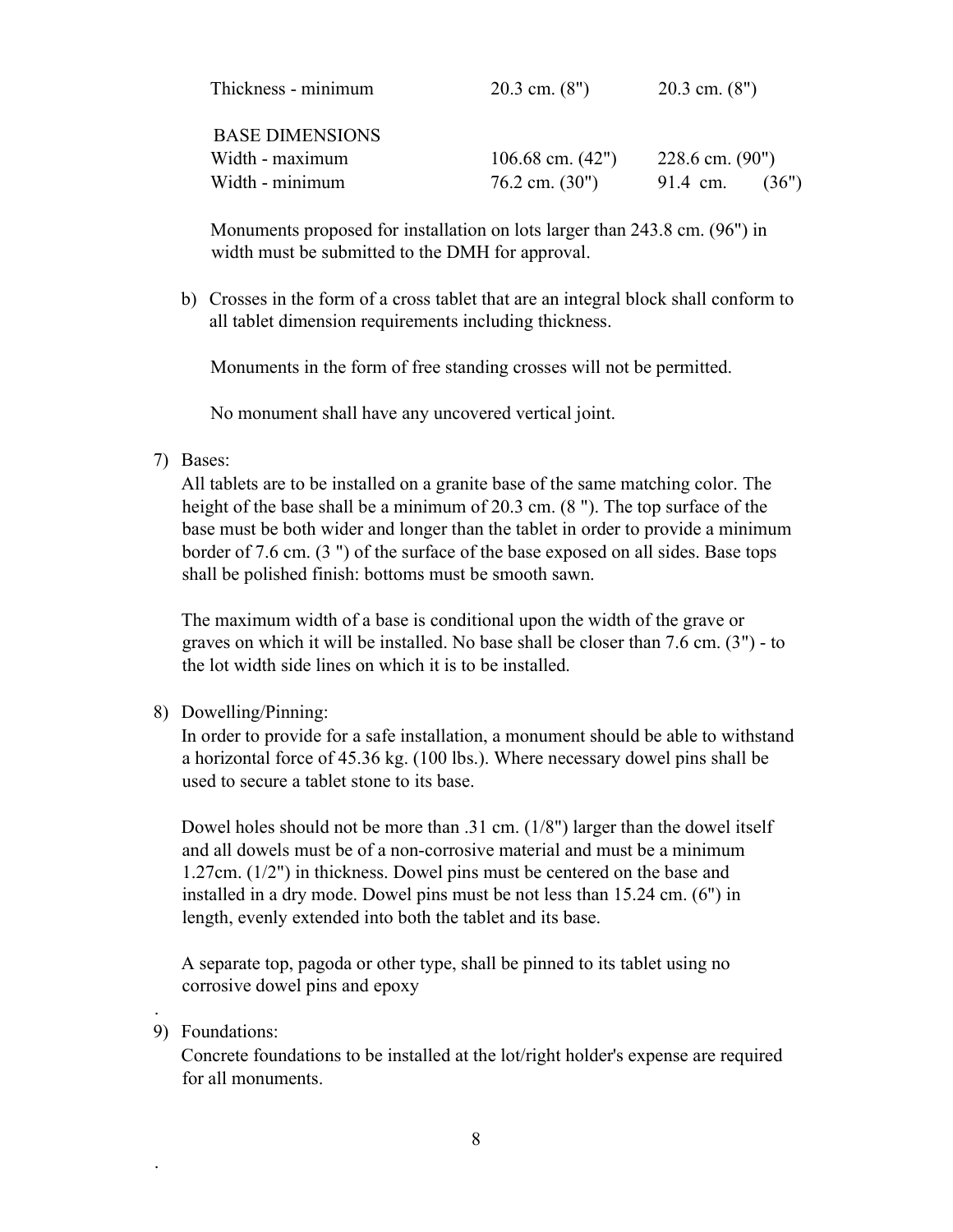The foundation shall be built in the designated space and in the appropriate dimensions of the monument base. If incorrect dimensions have been given on the application form signed by the lot/rights holder and/or the supplier, the foundation shall be immediately removed and rebuilt at the expense of the lot/ rights holder.

Foundations for full size markers will be not less than 121.9 cm. (48") deep and they will be set parallel to and on the back lot line.

The required concrete mix for foundations will be: 20.5 MPA 75 mm. slump 20 mm. aggregate Trowel finish all edges.

The surface area shall be flush with the surrounding ground level and shall provide level surface free of defects.

Foundations must be cured for a minimum of 48 hours before placing the monument.

Contractors shall be under the supervision of the Cemetery and shall be responsible to pay the inspection & supervisory fee, as per our Ministry approved Fee Schedule.

No concrete shall be placed until a representative of the Board's Cemetery Rep has approved the grades and all loose material is removed from the grade. The placing shall commence at the low point in the grade and the concrete shall be thoroughly consolidated to eliminate all air pockets and honeycombs. No concrete shall be placed to overlap concrete that is partially set.

Defective areas must be repaired to the approval of the Cemetery management. The finished concrete shall be protected from wind, rain or sun during curing, by a method approved by the Board

All rubbish and excavated material shall be removed from the Cemetery property by the contractor under the direction of the DMH Board's Cemetery Rep.

10) Work on Monuments:

No monument shall be removed, nor any monument maintenance will occur until a permit application from the lot/rights holder outlining the work to be performed has been approved by the DMH Board's Cemetery Rep or it's designated representative. All work must comply with the existing Cemetery by-laws.

11) Tolerance in Dimensions: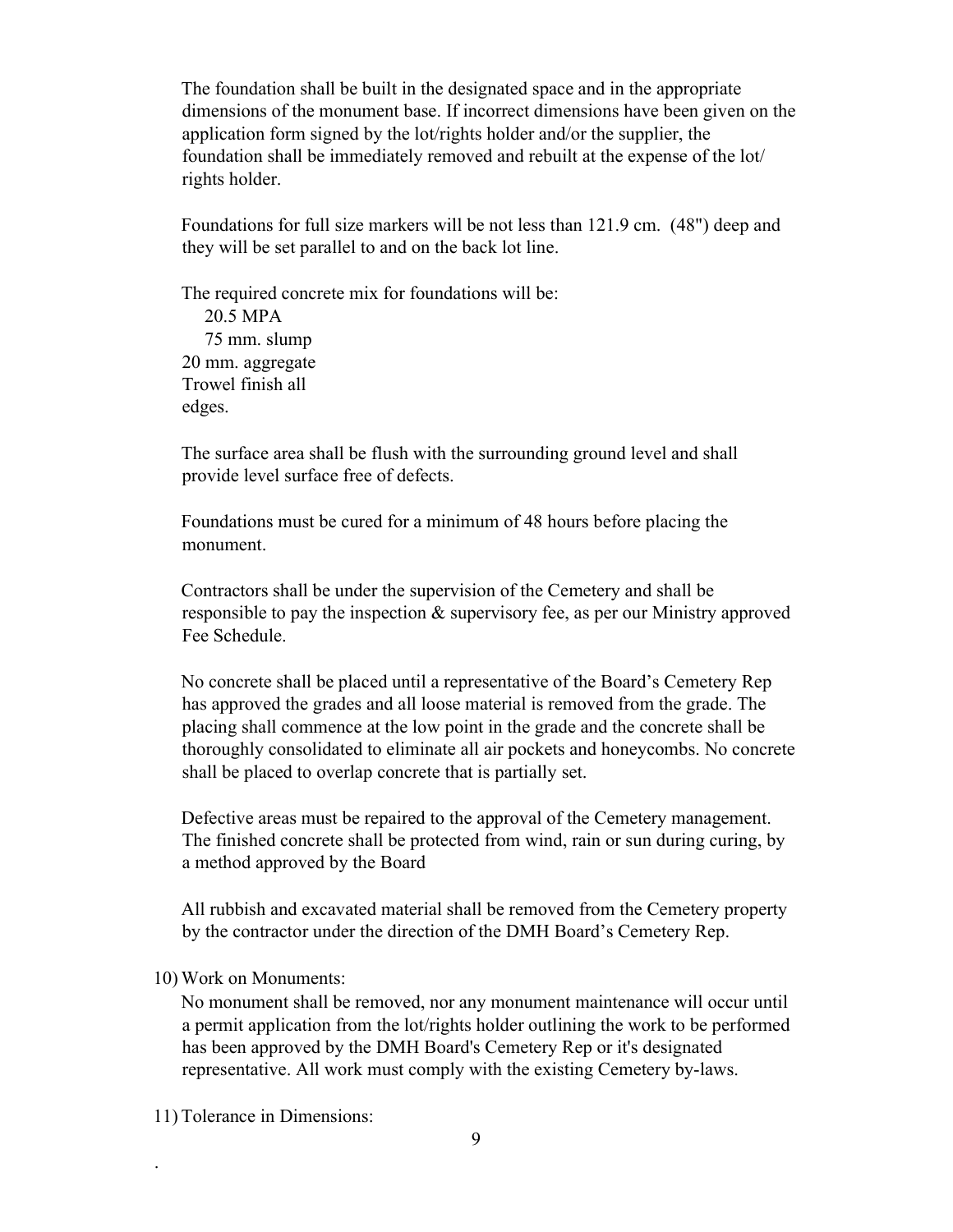A tolerance of 1.27 cm. (1/2") over and under the dimensions of a monument or parts of a monument will be permitted.

12) Monuments over Interments:

No monument may extend over the area where a grave opening has been or will be located.

13) Monument Care:

No monument may be erected or placed on any lot until the appropriate payment is made to the Cemetery care fund as required by legislation.

If a monument becomes a risk- to public safety because it is unstable, the DMH Board's Cemetery Rep may take any action which is necessary to remove the risk.

Minor scraping of the base portion of upright monuments due to the turf mowing operation is considered by the Cemetery to be normal wear.

14) Articles of Ornamentation:

No candle holders, lanterns or other such fixtures may be attached in any manner to any tablet.

Lanterns and statuary of a type approved by the Cemetery may be placed on a monument base in a manner approved by the DMH Board's Cemetery Rep.

15) Scope of the Detweiler Meetinghouse Board's Responsibility:

The Board will take such precautions to protect the property of lot/ rights holders, as appropriate, however the Cemetery assumes no liability for the loss of, or damage to, any monument, or part thereof except where such damage or loss is due to the gross negligence of the Board or its Cemetery Rep, or appointed maintenance people.

The Board will not be responsible for loss or damage to any portable article left upon any lot or monument or the improper attachment of any article to a monument.

16) Performing Work in the Cemetery

.

a) Permission to Employ Contractors:

A contractor employed to install monuments, or to do any other work in the cemetery on a particular lot or monument shall first present an application to the DMH Board's Cemetery Rep signed by the lot/rights holder requesting permission to employ such contractor to do work as therein specified. Such application must specify the lot on which work is to be performed.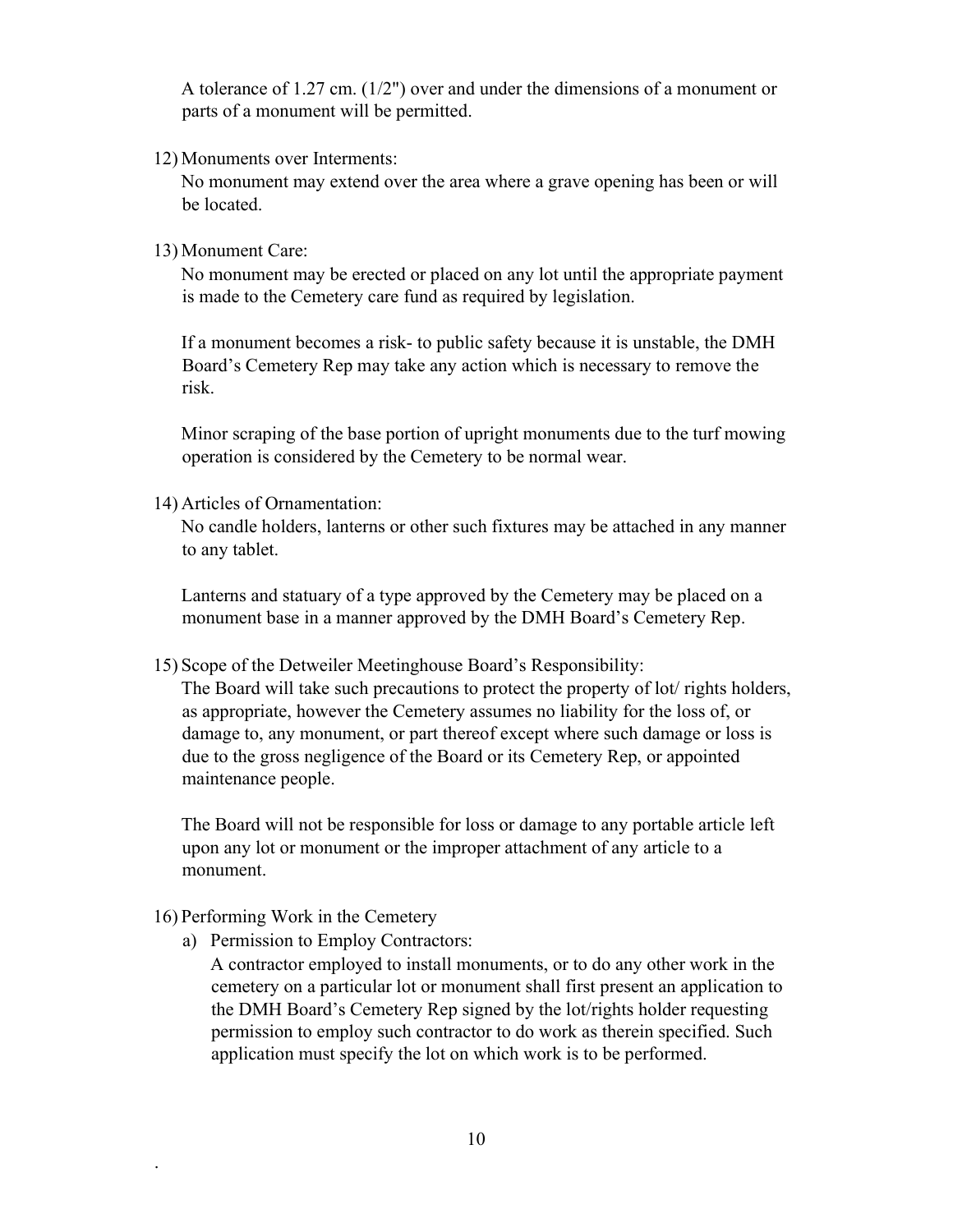The contractor shall provide as part of the application, current proof of: i) Workers Compensation coverage ii) Liability Insurance coverage of not less than two million dollars - any other application that may apply relevant to the operation of the Cemetery.

b) Behavior: The behavior of all contract workers within the Cemetery shall be subject to the control of the Board. Contractors, masons and stonecutters must lay planks on the lots and paths over which materials are to be moved, to protect them from injury. Workers shall immediately cease work in the vicinity of a funeral until the conclusion of the service. Heavy loads will not be permitted in the Cemetery when the roads are in a condition unfit to bear them.

No work may be performed except during the regular business hours of the cemetery.

All implements and materials used in the performance of any work shall be placed as the Cemetery Rep directs and all rubbish and surplus earth shall be removed in such manner as they may request, otherwise the obstructions will be removed and the expense charged to the lot/rights holder. A contract worker, who causes any damage or injury within the Cemetery, shall be held responsible for such damage or injury.

c) Delivery to Cemeteries:

Notice must be given to the DMH Board through its Cemetery Rep before any monumental work is brought into the Cemetery. No monument shall be delivered to the Cemetery until the foundation is completed, and the work or installation of the monument can proceed forthwith.

#### SECTION E

.

DEFINITIONS –

- 1. 'Board' means the DMH Board that has oversight of the Roseville Mennonite Cemetery (here after known as the 'Cemetery')
- 2. 'Burial' means the opening and closing of an in ground lot or plot for disposition of human remains or cremated human remains.
- 3. 'By-Laws' mean the Rules and Regulations under which the Cemetery operates.
- 4. 'Care & Maintenance Fund' It is a requirement under the FBCSA and Ontario Regulation 30/11 and 184/12 (O. Reg. 30/11 & 184/12), that a prescribed amount, or a percentage of the purchase price (excluding tax) of all interment Rights sold, transferred, assigned or permitted; and set amounts or prescribed amounts for monuments and markers and there installations is contributed into the Care and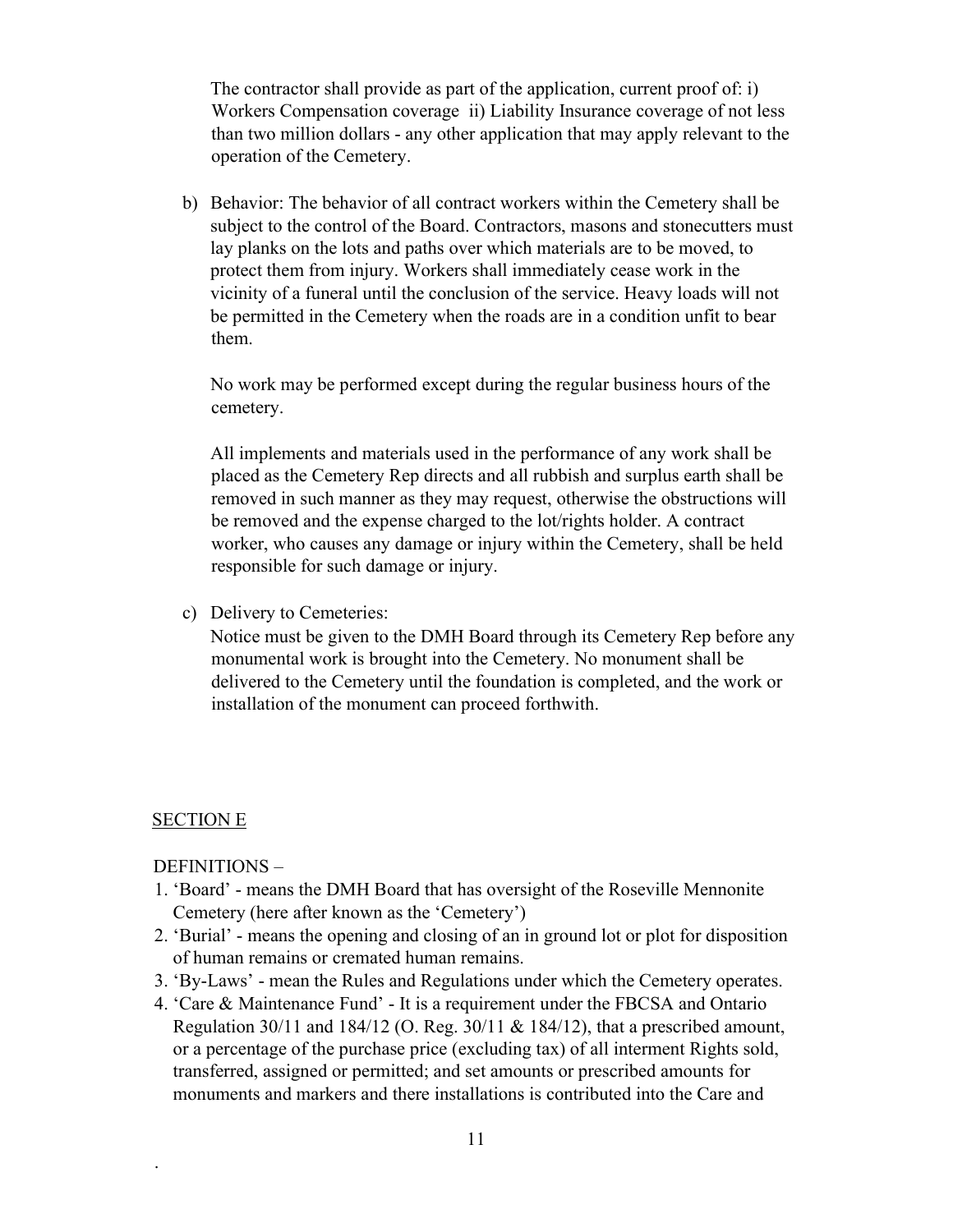Maintenance Fund. Interest earned from this fund is used to provide care and maintenance of plots, lots, markers and monuments at the Cemetery.

- 5. 'Caretaker' means the person appointed by the Board of Directors as Caretaker of the 'Cemetery'.
- 6. 'Cemetery Rep' means the person(s) appointed by the Board to maintain the operation and maintenance of the 'Cemetery' on behalf of the Board;
- 7. 'Cemetery Operator' means the duly appointed or elected Board of Directors for the 'Cemetery'.
- 8. 'Cemetery Representative' means the person appointed by the 'Cemetery Board' as the primary contact person concerning the operation and maintenance of the 'Cemetery'.
- 9. 'Cemetery' means the Roseville Mennonite Cemetery at 3345 Roseville Rd North Dumfries Township
- 10. 'Contract' for the purpose of these By-Laws all purchasers of Interment Rights must sign and receive a contract with the Cemetery, detailing obligations of both parties, acknowledging receipt and acceptance of the Cemetery By-Laws and a copy of the Consumer Information Guide and the Price List.
- 11. 'Corner Posts' Shall mean any stone or other land markers set flush with the surface of the ground and used to indicate the location of a lot or plot.
- 12. 'Cremation Lot' for the purpose of these By-Laws a cremation lot is a burial space intended to receive not more than 2 cremated remains and having a measurement of 122cm (4 feet) by 122cm (4 feet).
- 13. 'FBCSA' means the Funeral, Burial and Cremation Services Act, 2002, c.33 as amended and regulations thereunder.
- 14. 'Grave' (also known as lot) means any in ground burial space, intended for the interment of a child, adult or cremated human remains, that allows for one (1) full burial on the bottom and up to four cremated remains on top as approved by the Cemetery Rep..
- 15. 'Interment Rights Certificate' The document issued by the Cemetery to the purchaser once the Interment Rights have been paid in Full, identifying ownership of the Interment Rights.
- 16. 'Interment Rights Holder' any person designated to hold the right to direct the Cemetery to inter human remains in a specified lot.
- 17. 'Interment Rights' The right to require or direct the interment of human remains or cremated human remains in a grave lot and to direct the associated memorialization.
- 18. 'Lot' for the purpose of these By-Laws, a lot is a single grave space having a measurement of 1.22 meters (4Ft.) by 3.025 meters (10 Ft.). See also definition of 'Grave'.
- 19. 'Marker' Shall mean any permanent memorial structure that is flush and level with the ground, and used to mark the location of a burial plot.

20.'Monument' - Any permanent memorial projecting above the ground installed within the designated space to mark the location of a burial or lot.

21. 'Plot' - For the purpose of these By-Laws, a plot is a parcel of land, sold as a single unit containing multiple lots.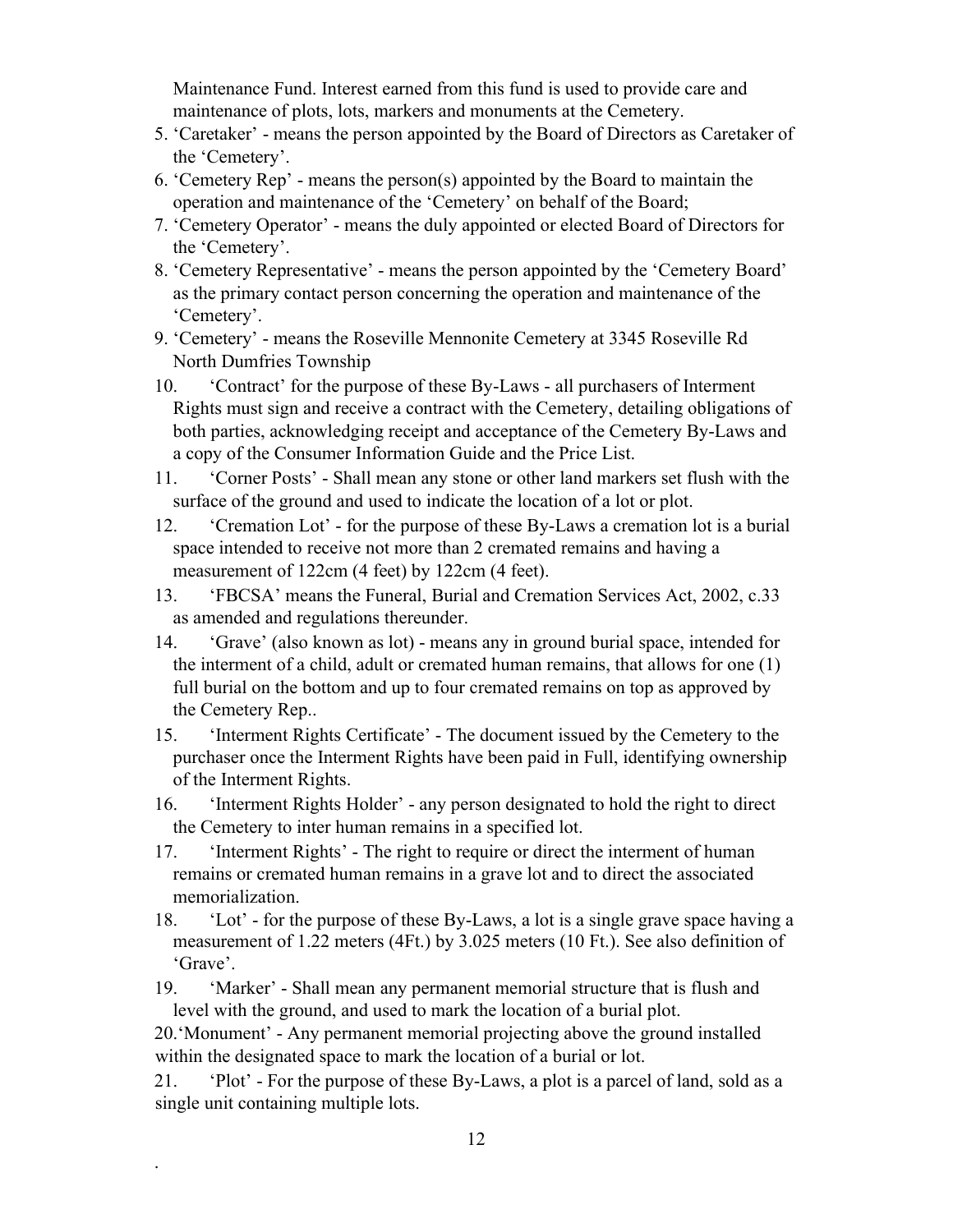22. 'Weekend or Statutory Holiday Burials'- For the purposes of these By-Laws shall mean any burials held on a Saturday, Sunday or statutory Holiday.

#### SECTION F

#### FINANCIAL INFORMATION & FEE SCHEDULE

a) Treasurer:

The treasurer is elected annually by the Board from within the Board Treasurer is responsible for depositing funds for the Cemetery and transferring to the Care & Maintenance account the proper amount as per Government regulations.

Treasurer is responsible for paying all invoices as they are received, and posting to the proper ledger account.

Treasurer is responsible or filing the Cemetery Report on a yearly basis to the Bereavement Authority of Ontario.

The Treasurer, (along with discussion and Board approval) has the power to invest surplus funds in suitable securities as is deemed in the best interest of the Cemetery, and consistent with any legislative requirements.

Approved 3 October 2006 Revised 16 January 2007 Revised 6 September 2007 Revised 23 January 2008 Revised 8 September 2010 Revised 05 February 2020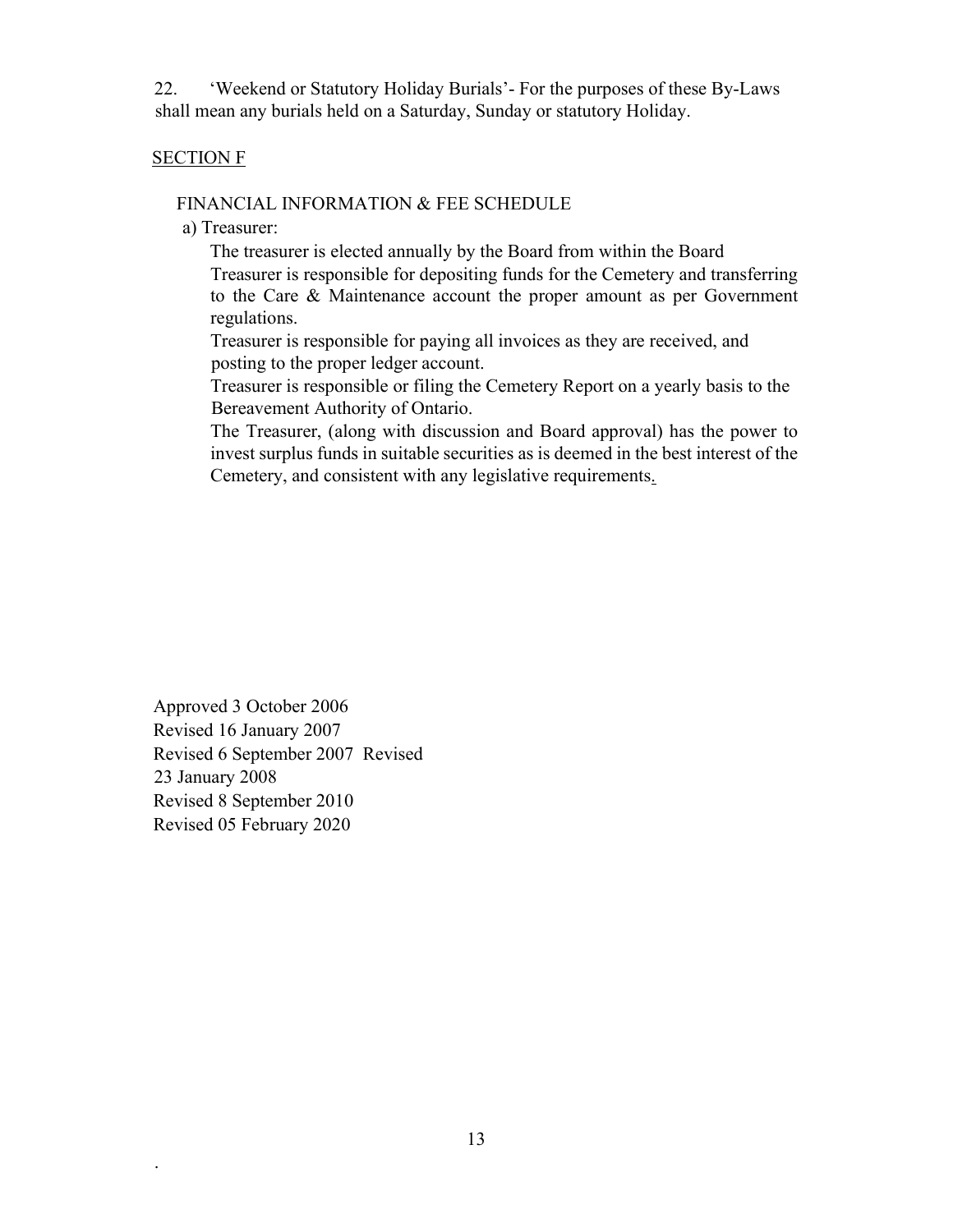### ROSEVILLE MENNONITE CEMETERY 3445 ROSEVILLE ROAD AYR, ONTARIO N0B 1E0

Schedule of Fees: Full Lot Price \$2100 Cremation Lot Price \$ 900 Care & Maintenance- as per Gov't Regulations (Taken from the Lot Price at time of purchase) Full Grave Opening & Closing \$1100 Cremation Opening  $& Closing$   $$ 450$ Care & Maintenance Fee of Monuments Flat Markers of  $172$  sq. in. \*\*  $$100$ Monuments 48 inches and under in width and height \*\* Monuments over 48 inches in \$200 width and height \*\* \$400 \*\* All heights include the 8" granite base Fee for marking location & inspection of foundations \$ 130 Weekend, Holiday & Winter Services (full burial) \$ 500 (Cremation & Infant) \$ 200

(Weekend/Holiday Fees are over and above the regular fee schedule)